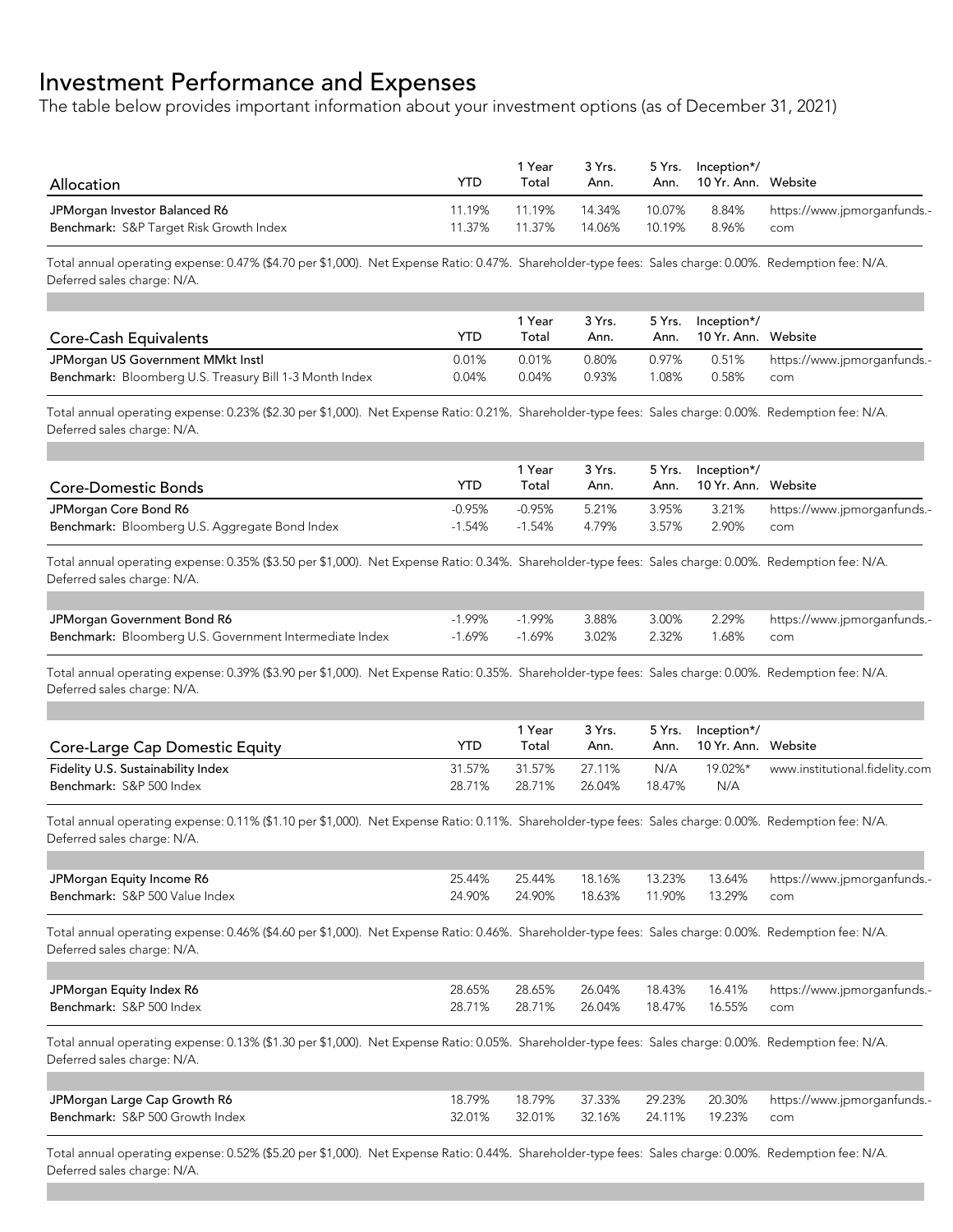| YTD    | 1 Year<br>Total | 3 Yrs.<br>Ann. | 5 Yrs.<br>Ann. |        |                                                |
|--------|-----------------|----------------|----------------|--------|------------------------------------------------|
| 28.80% | 28.80%          | 29.25%         |                | 17.57% | https://www.jpmorganfunds.-                    |
| 28.71% | 28.71%          | 26.04%         | 18.47%         | 16.55% | com                                            |
|        |                 |                |                |        | /*Inception<br>10 Yr. Ann.   Website<br>19.86% |

Total annual operating expense: 0.47% (\$4.70 per \$1,000). Net Expense Ratio: 0.44%. Shareholder-type fees: Sales charge: 0.00%. Redemption fee: N/A. Deferred sales charge: N/A.

| Core-Large Cap Foreign Equity                    | <b>YTD</b> | l Year<br>Total | 3 Yrs.<br>Ann. | 5 Yrs. | Inception*/<br>Ann. 10 Yr. Ann. Website |                                   |
|--------------------------------------------------|------------|-----------------|----------------|--------|-----------------------------------------|-----------------------------------|
| JPMorgan International Equity R6                 | '1.98%     | 11.98%          | 17.42%         | 11.63% |                                         | 8.56% https://www.jpmorganfunds.- |
| Benchmark: MSCI All Country World ex-US NR Index | 7.82%      | 7.82%           | 13.17%         | 9.61%  | 7.28%                                   | com                               |

Total annual operating expense: 0.61% (\$6.10 per \$1,000). Net Expense Ratio: 0.50%. Shareholder-type fees: Sales charge: 0.00%. Redemption fee: N/A. Deferred sales charge: N/A.

| <b>Core-Small Cap Domestic Equity</b> | YTD    | l Year<br>Total | 3 Yrs.<br>Ann. |        | 5 Yrs. Inception*/<br>Ann. 10 Yr. Ann. Website |                                           |
|---------------------------------------|--------|-----------------|----------------|--------|------------------------------------------------|-------------------------------------------|
| JPMorgan US Small Company R6          | 22.53% | 22.53%          | 20.99%         |        |                                                | 11.21% 14.00% https://www.jpmorganfunds.- |
| Benchmark: S&P SmallCap 600 Index     | 26.82% | 26.82%          | 20.09%         | 12.42% | 14.50%                                         | com                                       |

Total annual operating expense: 0.72% (\$7.20 per \$1,000). Net Expense Ratio: 0.72%. Shareholder-type fees: Sales charge: 0.00%. Redemption fee: N/A. Deferred sales charge: N/A.

| Supplemental                                  | YTD   | 1 Year<br>Total | 3 Yrs.<br>Ann. |       | 5 Yrs. Inception*/<br>Ann. 10 Yr. Ann. Website |                       |
|-----------------------------------------------|-------|-----------------|----------------|-------|------------------------------------------------|-----------------------|
| American Funds Inflation Linked Bd R6         | 4.18% | 4.18%           | 8.64%          | 5.58% | 4.24%*                                         | www.americanfunds.com |
| Benchmark: Bloomberg U.S. Treasury TIPS Index | 5.96% | 5.96%           | 8.43%          | 5.34% | N/A                                            |                       |

Total annual operating expense: 0.31% (\$3.10 per \$1,000). Net Expense Ratio: 0.31%. Shareholder-type fees: Sales charge: 0.00%. Redemption fee: N/A. Deferred sales charge: N/A.

| DFA Real Estate Securities I            |  |                                    |  | 41.85% 41.85% 19.95% 12.09% 11.95% www.dimensional.com |
|-----------------------------------------|--|------------------------------------|--|--------------------------------------------------------|
| Benchmark: S&P 1500 REIT Industry Index |  | 42.34% 42.34% 20.18% 12.82% 12.39% |  |                                                        |

Total annual operating expense: 0.20% (\$2.00 per \$1,000). Net Expense Ratio: 0.18%. Shareholder-type fees: Sales charge: 0.00%. Redemption fee: N/A. Deferred sales charge: N/A.

| JPMorgan Emerging Markets Equity R6              |        |        |                        | -10.14% -10.14% 17.05% 14.04% 7.64% https://www.jpmorganfunds.- |
|--------------------------------------------------|--------|--------|------------------------|-----------------------------------------------------------------|
| <b>Benchmark: MSCI Emerging Markets NR Index</b> | -2.54% | -2.54% | 10.93% 9.87% 5.49% com |                                                                 |

Total annual operating expense: 0.82% (\$8.20 per \$1,000). Net Expense Ratio: 0.79%. Shareholder-type fees: Sales charge: 0.00%. Redemption fee: N/A. Deferred sales charge: N/A.

| JPMorgan Mid Cap Growth R6             | 10.99% |                                 |  | 10.99% 32.13% 23.25% 18.41% https://www.jpmorganfunds.- |
|----------------------------------------|--------|---------------------------------|--|---------------------------------------------------------|
| Benchmark: S&P MidCap 400 Growth Index | 18.90% | 18.90% 22.59% 14.66% 14.54% com |  |                                                         |

Total annual operating expense: 0.74% (\$7.40 per \$1,000). Net Expense Ratio: 0.70%. Shareholder-type fees: Sales charge: 0.00%. Redemption fee: N/A. Deferred sales charge: N/A.

| JPMorgan Mid Cap Value R6             |        | 30.11% | 18.29% |  | 10.70% 13.04% https://www.jpmorganfunds.- |
|---------------------------------------|--------|--------|--------|--|-------------------------------------------|
| Benchmark: S&P MidCap 400 Value Index | 30.65% |        |        |  | com                                       |

Total annual operating expense: 0.73% (\$7.30 per \$1,000). Net Expense Ratio: 0.65%. Shareholder-type fees: Sales charge: 0.00%. Redemption fee: N/A. Deferred sales charge: N/A.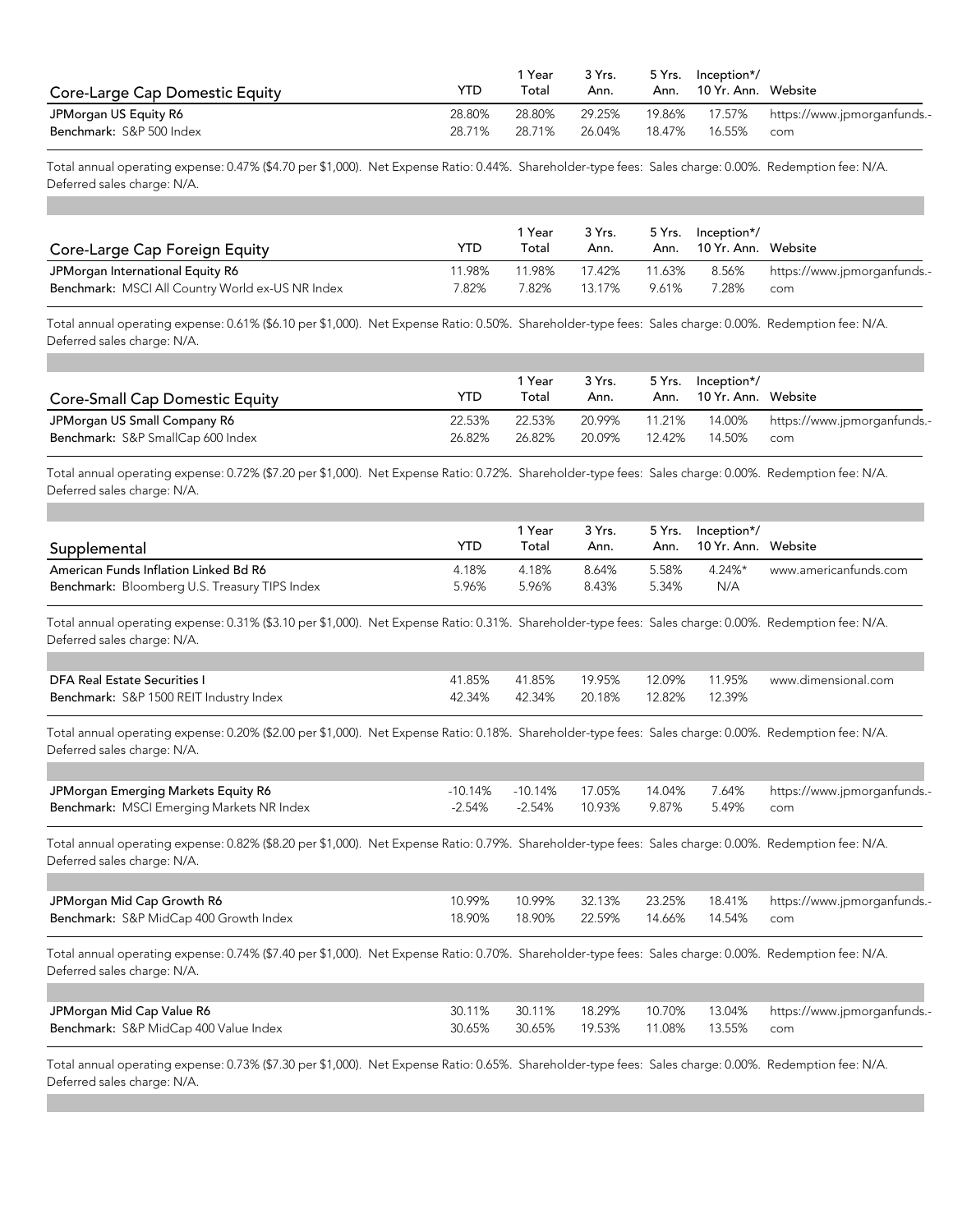| Supplemental                                         | YTD   | Year<br>Total | 3 Yrs.<br>Ann. | Ann.  | 5 Yrs. Inception*/<br>10 Yr. Ann.   Website |                           |
|------------------------------------------------------|-------|---------------|----------------|-------|---------------------------------------------|---------------------------|
| Western Asset High Yield IS                          | 5.94% | 5.94%         | 9.11%          | 6.21% | 6.31%                                       | www.franklintempleton.com |
| Benchmark: Bloomberg U.S. Corporate High Yield Index | 5.28% | 5.28%         | 8.83%          | 6.30% | 6.83%                                       |                           |

Total annual operating expense: 0.71% (\$7.10 per \$1,000). Net Expense Ratio: 0.65%. Shareholder-type fees: Sales charge: 0.00%. Redemption fee: N/A. Deferred sales charge: N/A.

| <b>Target Date</b>                    | YTD   | Year<br>Total | 3 Yrs.<br>Ann. | 5 Yrs. | /*Inception<br>Ann. 10 Yr. Ann. Website |                                   |
|---------------------------------------|-------|---------------|----------------|--------|-----------------------------------------|-----------------------------------|
| JPMorgan SmartRetirement 2020 R6      | 6.12% | 6.12%         | 10.78%         | 8.00%  |                                         | 7.98% https://www.jpmorganfunds.- |
| Benchmark: S&P Target Date 2020 Index | 8.76% | 8.76%         | 11.78%         | 8.60%  | 8.13%                                   | com                               |

Total annual operating expense: 0.41% (\$4.10 per \$1,000). Net Expense Ratio: 0.40%. Shareholder-type fees: Sales charge: 0.00%. Redemption fee: N/A. Deferred sales charge: N/A.

| JPMorgan SmartRetirement 2025 R6      | 8.74% | 8.74% |                                      |  |  |
|---------------------------------------|-------|-------|--------------------------------------|--|--|
| Benchmark: S&P Target Date 2025 Index |       |       | 10.67% 10.67% 13.35% 9.65% 9.01% com |  |  |

Total annual operating expense: 0.42% (\$4.20 per \$1,000). Net Expense Ratio: 0.41%. Shareholder-type fees: Sales charge: 0.00%. Redemption fee: N/A. Deferred sales charge: N/A.

| JPMorgan SmartRetirement 2030 R6      | 10.88% |                                       |  | 10.88% 14.72% 10.71% 10.20% https://www.jpmorganfunds.- |
|---------------------------------------|--------|---------------------------------------|--|---------------------------------------------------------|
| Benchmark: S&P Target Date 2030 Index |        | 12.61% 12.61% 14.88% 10.63% 9.83% com |  |                                                         |

Total annual operating expense: 0.43% (\$4.30 per \$1,000). Net Expense Ratio: 0.42%. Shareholder-type fees: Sales charge: 0.00%. Redemption fee: N/A. Deferred sales charge: N/A.

| JPMorgan SmartRetirement 2035 R6      |                                        |  |  | 14.05% 14.05% 16.98% 12.00% 11.15% https://www.jpmorganfunds.- |
|---------------------------------------|----------------------------------------|--|--|----------------------------------------------------------------|
| Benchmark: S&P Target Date 2035 Index | 14.93% 14.93% 16.54% 11.67% 10.63% com |  |  |                                                                |

Total annual operating expense: 0.45% (\$4.50 per \$1,000). Net Expense Ratio: 0.44%. Shareholder-type fees: Sales charge: 0.00%. Redemption fee: N/A. Deferred sales charge: N/A.

| JPMorgan SmartRetirement 2040 R6      |                                        |  | 15.86% 15.86% 18.36% 12.88% 11.71% https://www.jpmorganfunds.- |
|---------------------------------------|----------------------------------------|--|----------------------------------------------------------------|
| Benchmark: S&P Target Date 2040 Index | 16.55% 16.55% 17.67% 12.40% 11.19% com |  |                                                                |

Total annual operating expense: 0.46% (\$4.60 per \$1,000). Net Expense Ratio: 0.45%. Shareholder-type fees: Sales charge: 0.00%. Redemption fee: N/A. Deferred sales charge: N/A.

| JPMorgan SmartRetirement 2045 R6      |                                             |  | 17.65% 17.65% 19.37% 13.42% 11.99% https://www.jpmorganfunds.- |
|---------------------------------------|---------------------------------------------|--|----------------------------------------------------------------|
| Benchmark: S&P Target Date 2045 Index | 17.51%  17.51%  18.30%  12.81%  11.56%  com |  |                                                                |

Total annual operating expense: 0.47% (\$4.70 per \$1,000). Net Expense Ratio: 0.45%. Shareholder-type fees: Sales charge: 0.00%. Redemption fee: N/A. Deferred sales charge: N/A.

| JPMorgan SmartRetirement 2050 R6      |  |  | 17.60% 17.60% 19.33% 13.40% 11.98% https://www.jpmorganfunds.- |
|---------------------------------------|--|--|----------------------------------------------------------------|
| Benchmark: S&P Target Date 2050 Index |  |  |                                                                |

Total annual operating expense: 0.47% (\$4.70 per \$1,000). Net Expense Ratio: 0.45%. Shareholder-type fees: Sales charge: 0.00%. Redemption fee: N/A. Deferred sales charge: N/A.

| JPMorgan SmartRetirement 2055 R6      |                                 |  | 17.68% 17.68% 19.37% 13.42% 10.17%* https://www.jpmorganfunds.- |
|---------------------------------------|---------------------------------|--|-----------------------------------------------------------------|
| Benchmark: S&P Target Date 2055 Index | 18.19% 18.19% 18.74% 13.18% N/A |  | com                                                             |

Total annual operating expense: 0.48% (\$4.80 per \$1,000). Net Expense Ratio: 0.45%. Shareholder-type fees: Sales charge: 0.00%. Redemption fee: N/A. Deferred sales charge: N/A.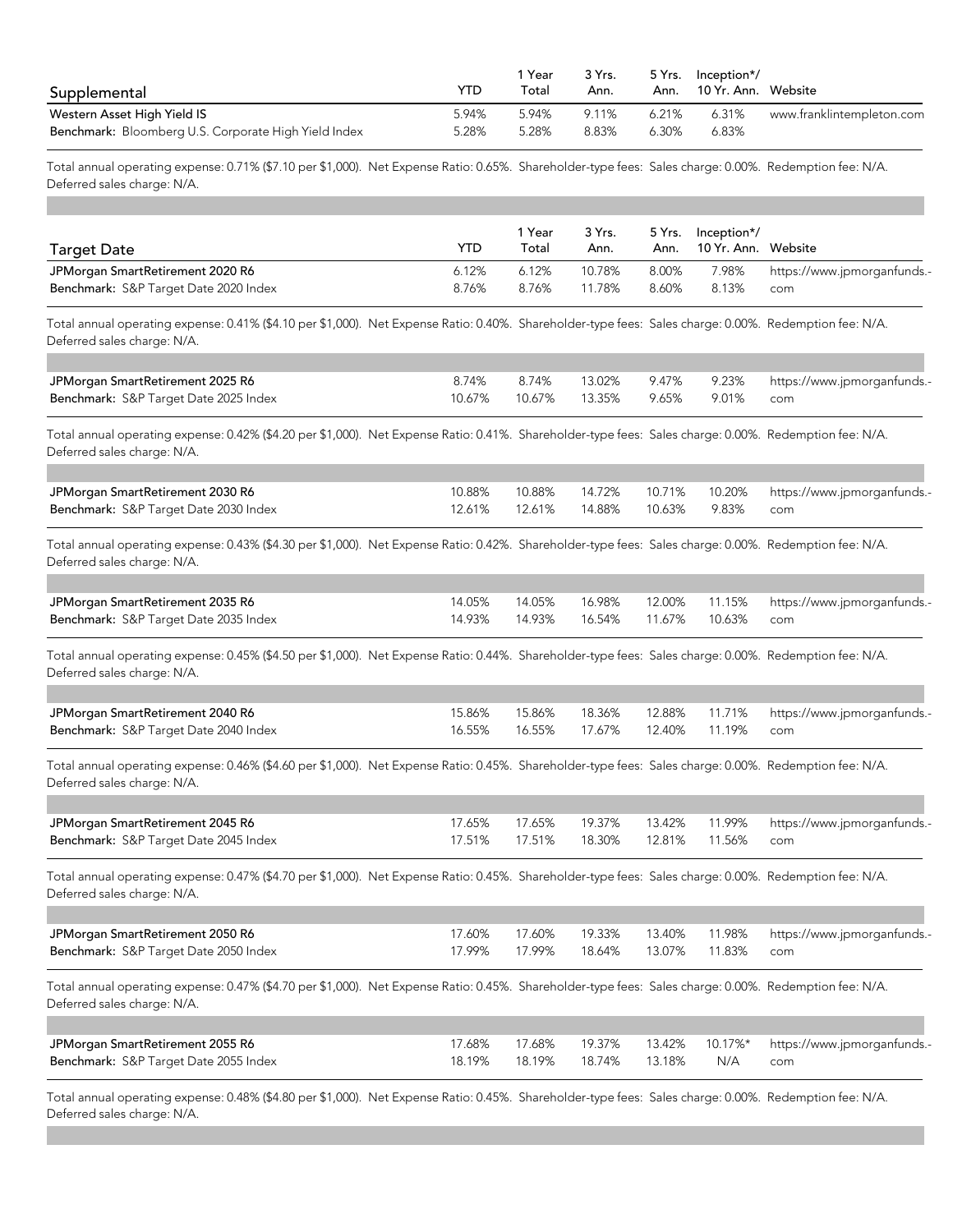| <b>Target Date</b>                    | YTD    | 1 Year<br>Total | 3 Yrs.<br>Ann. |        | 5 Yrs. Inception*/<br>Ann. 10 Yr. Ann. Website |                                     |
|---------------------------------------|--------|-----------------|----------------|--------|------------------------------------------------|-------------------------------------|
| JPMorgan SmartRetirement 2060 R6      | '7.68% | 17.68%          | 19.33%         | 13.41% |                                                | 12.92%* https://www.jpmorganfunds.- |
| Benchmark: S&P Target Date 2055 Index | 18.19% | 18.19%          | 18.74%         | 13.18% | N/A                                            | com                                 |

Total annual operating expense: 0.53% (\$5.30 per \$1,000). Net Expense Ratio: 0.44%. Shareholder-type fees: Sales charge: 0.00%. Redemption fee: N/A. Deferred sales charge: N/A.

| JPMorgan SmartRetirement Income R6                 | 6.19%       | 6.19% |                       |  | 10.13%        7.26%         6.36%        https://www.jpmorganfunds.- |
|----------------------------------------------------|-------------|-------|-----------------------|--|----------------------------------------------------------------------|
| Benchmark: S&P Target Date Retirement Income Index | 5.11% 5.11% |       | 9.02% 6.52% 5.59% com |  |                                                                      |

Total annual operating expense: 0.42% (\$4.20 per \$1,000). Net Expense Ratio: 0.39%. Shareholder-type fees: Sales charge: 0.00%. Redemption fee: N/A. Deferred sales charge: N/A.

\*Since Inception return for funds less than 10 years old.

## Fee/Expense Definitions

Total annual operating expense (gross expense ratio) - The total annual operating expense is the fund's annual operating expenses as a percentage of average net assets. The total annual operating expense does not reflect any fee waivers or reimbursements that may be in effect.

Sales charge - A charge deducted from the amount invested when shares of a fund are initially purchased. The amount is generally relative to the amount of the investment, so that larger investments incur smaller rates of charge.

Redemption fee - The redemption fee is an amount charged when shareholders redeem shares of a fund within a specified number of days following the purchase of those shares. The redemption fee is intended to allow funds to recoup some of the costs incurred as a result of short-term trading strategies, such as market timing.

Deferred sales charge - This charge is imposed when investors redeem shares. The percentage charged generally declines the longer shares are held.

## Disclaimers

Performance quoted is past performance and is no quarantee of future results. For all funds (excluding money market funds) Investment returns and principal value will fluctuate, so shares, when sold, may be worth more or less than original cost. Performance includes the reinvestment of dividends and capital gains. For all funds current performance may be higher or lower than returns shown. Call 1-800-480-4111 for most recent month-end performance.

Contact JPMorgan Distribution Services, Inc. at 1-800-480-4111 for a prospectus. Carefully consider the fund's objectives, risks, charges and expenses before investing. The prospectus contains this and other fund information. Read it carefully before investing.

You could lose money by investing in the JPMorgan US Government Money Market Fund. Although the Fund seeks to preserve the value of your investment at \$1.00 per share, it cannot guarantee it will do so. An investment in the Fund is not insured or guaranteed by the Federal Deposit Insurance Corporation or any other government agency. The Fund's sponsor has no legal obligation to provide financial support to the Fund, and you should not expect that the sponsor will provide financial support to the Fund at any time.

Target date funds are funds with the target date being the approximate date when investors plan to start withdrawing their money. Generally, the asset allocation of each fund will change on an annual basis with the asset allocation becoming more conservative as the fund nears the target retirement date. The principal value of the fund(s) is not guaranteed at any time, including at the target date.

Certain underlying funds of the target date funds may have unique risks associated with investments in foreign/emerging market securities, and/or fixed income instruments. Certain underlying funds invest in inflation protected bonds ("TIPS"). Unlike conventional bonds, the principal or interest of TIPS is adjusted periodically to a specified rate of inflation (e.g., Consumer Price Index for all Urban Consumers [CPI-U]). There can be no assurance that the inflation index used will accurately measure the actual rate of inflation.

Bond funds have the same interest rate, inflation and credit risks that are associated with the underlying investments owned by the fund. Interest rate risk means that as interest rates rise, the prices of bonds will generally fall, and vice versa. Inflation risk is the risk that the rate of return on an investment may not outpace the rate of inflation. Credit risk is the risk that issuers and counterparties will not make payments on securities and investments held by the fund.

Securities rated below investment grade are considered "high-yield," "non-investment grade," "below investment-grade," or "junk bonds." They generally are rated in the fifth or lower rating categories of Standard & Poor's and Moody's Investors Service. Although they can provide higher yields than higher rated securities, they can carry greater risk.

The prices of equity securities are sensitive to a wide range of factors, from economic to company-specific news, and can fluctuate rapidly and unpredictably, causing an investment to decrease in value. There is no guarantee that companies that can issue dividends will declare, continue to pay, or increase dividends.

Small- and mid-capitalization funds typically carry more risk than stock funds investing in well-established "blue-chip" companies because smaller companies generally have a higher risk of failure. Historically, smaller companies' stock has experienced a greater degree of market volatility than the average stock.